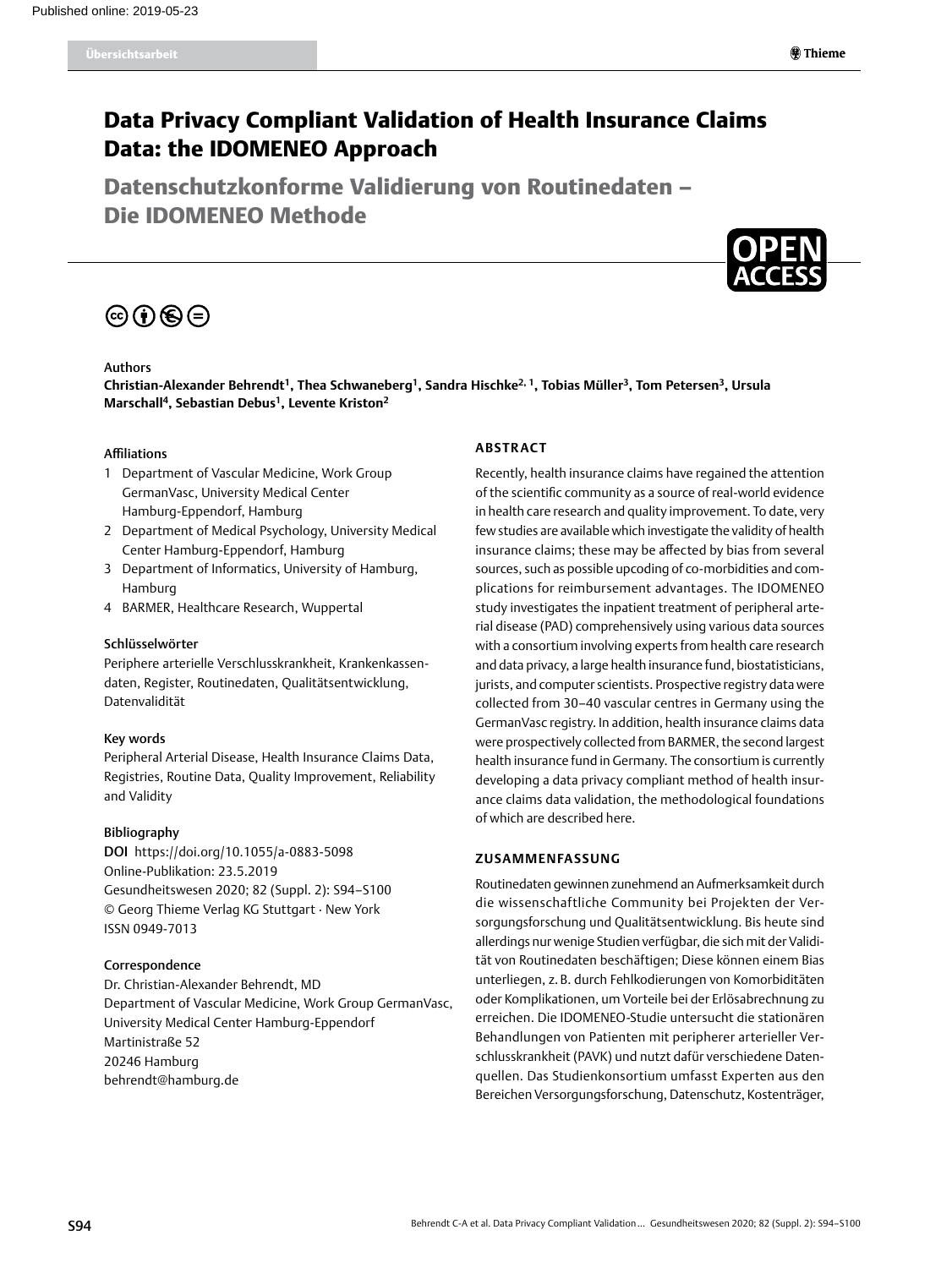Biostatistik, Rechtswissenschaften und Informatik. Primärdaten aus Registern werden an 30–40 Gefäßzentren prospektiv über das GermanVasc-Register erhoben. Zusätzlich werden Routinedaten der BARMER, der zweitgrößten gesetzlichen Krankenversicherung in Deutschland, analysiert. Das Konsortium entwickelt derzeit datenschutzkonforme Methoden, um die Routinedaten zu validieren. Die methodischen Grundlagen werden in diesem Artikel beschrieben.

# Background

Due to the arising digital revolution and the implementation of diagnosis-related groups (DRG) in the United States healthcare financing system, hospital data that were originally collected for statistical and administrative purposes are becoming accessible and sufficiently structured for broad research purposes [1]. This development is accompanied by an ongoing controversy regarding validity of administrative health data.

Recently, health insurance claims have regained attention of the scientific community as a source of real-world evidence in health care research, quality improvement, and further development of so called pragmatic trials [2]. To date, very few studies are available which investigate the validity of health insurance claims, which may be suffer from several sources of bias, for example possible upcoding of co-morbidities and complications for reimbursement advantages. Since national reimbursement and classification systems differ, the transferability of validation studies from one country to another remains unknown [3, 4]. Various ways to validate data exist, while a direct comparison of data from a source with unknown validity with another data from a source with known high validity remains the method of choice. Under most circumstances, the European Union General Data Privacy Regulation (GDPR) and ethical considerations complicate the direct cross-linking of registries with claims for validation purposes [5, 6]. Thus, the development and testing of alternative methodological approaches for the validation of claims data is mandatory. The IDOMENEO study investigates the inpatient treatment of peripheral arterial disease (PAD) comprehensively using various data sources with a consortium involving experts from healthcare research and data privacy, a large health insurance fund, biostatisticians, jurists, and computer scientists [7, 8]. The consortium is currently developing a data privacy compliant method of health insurance claims data validation, of which methodological foundations are described here.

## Data Sources

## The IDOMENEO study

The IDOMENEO study aims to prospectively collect both primary data and health insurance claims data in the field of PAD, a widespread disease with more than 1 million affected inhabitants in Germany undergoing more than 300,000 invasive revascularisation procedures per year [9]. The target population of the IDOMENEO study comprises patients hospitalised with symptomatic PAD who are treated with catheter-based endovascular revascularisations, open-surgical endarterectomy, or bypass surgery. Information on patients' co-morbidities and outcomes in claims data will be contrasted to prospectively collected registry data to answer the question how claims data can be utilised for research and quality improvement in vascular medical care [7, 8, 10–11].

## Registry data

Registry data will be obtained through the GermanVasc registry, a prospective non-randomized multicentre registry including invasive revascularisations performed in 10,000 patients treated for symptomatic PAD at 30 to 40 German hospitals with 3 follow-up measures within 12 months. Automated completeness and plausibility checks and independent site visit monitoring will be performed to assure high internal validity [11–12].

## Health insurance claims data

Parallel to the registry, health insurance claims data routinely collected by BARMER health insurance fund will be obtained. BARMER is Germany's second largest insurance provider documenting the medical care provided to approximately 9.4 million German citizens (13.2 % of Germany's population). Data from patients with symptomatic PAD by the International Classification of Diseases (ICD-10-GM: I70.0, I70.20–24, and I70.9 up to 2014 and I70.0, I70.20–25, I70.29, and I70.9 from 2015) treated by invasive revascularisation by the Operationen- und Prozedurenschlüssel (OPS; the German version of International Classification of Procedures in Medicine) in all German hospitals will be included. We expect to comprise data on around 10,000 to 20,000 patients.

# Validation Methods

## Validation approaches

We present 2 main approaches to contrast claims with registry data without individual cross-linking for aims of validation. The first approach (model-based validation) compares models fitted to both data sets, while the second approach (stratification-based validation) contrasts descriptive estimates for comparable subgroups from the 2 data sets. (▶**Fig. 1**)

## Model-based validation

## Basic principles

The central presumption of the first approach is that validity is not a feature of the data but rather of the interpretation and consequences of the analyses that are performed on the data [13]. Therefore, this approach validates not the health insurance claims data themselves but rather the models that are fitted to the data (▶**Fig. 1**). The essence of the approach is fitting the same statistical model to the claims and the registry data and using global and local indicators of model fit to compare the results. In order to account for the hierarchical structure of the data (patients clustered within hospi-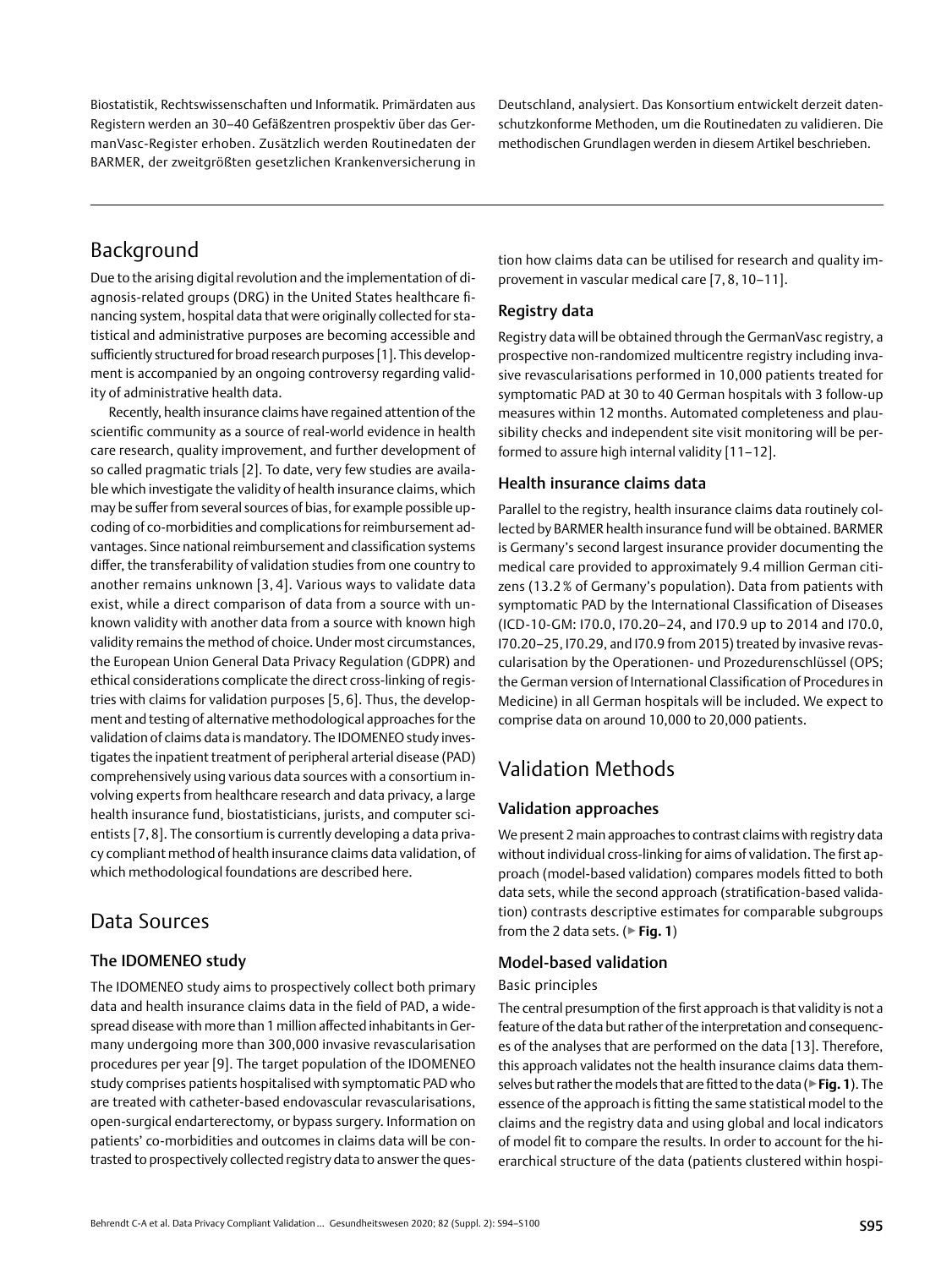

▶ Fig. 1 Illustration of the IDOMENEO approaches to validate health insurance claims data (BARMER) with prospectively collected and quality assured registry data (GermanVasc).

tals), multilevel models of various complexity are an ideal choice for data analysis [14–15].

Random intercept model without covariates The random intercept model in the registry (R) can be defined as

*YR,ij* = *βR*,0*<sup>j</sup>* + *rR,ij*,

where *yR,ij*, is the observed outcome of patient *i* in hospital j, *βR,0j* is the mean outcome in hospital *j*, and the residuals are normally distributed as

*rR,ij~N*(0,*σ<sup>2</sup> R,r*)

with a mean of zero and a variance of *σ*<sup>2</sup> *R,r*.

The distribution of the hospital means (random intercept) can be defined as

*βR,*0*<sup>j</sup>* = *γR*,00 + *uR,*<sup>0</sup>*<sup>j</sup>* ,

where γ<sub>R, 00</sub> is the grand mean of the outcome, and the hospitalspecific deviation from this mean is normally distributed as

*uR,*<sup>0</sup>*<sup>j</sup> ~N*(0,*σ<sup>2</sup> R,u*)

with a mean of zero and a variance of *σ*<sup>2</sup> *R,u*.

Correspondingly, the same model fitted in the claims data (C) can be written as

*yC,ij* =*βC*,0*<sup>j</sup>* + *rC,ij , r<sub>C,ij</sub>*∼*N*(0,σ<sup>2</sup><sub>C,r</sub>), *βC*0*<sup>j</sup>  = γC,*<sup>00</sup> *+ uC,*<sup>0</sup>*<sup>j</sup> , u*<sub>*C*,0*j*</sub> ∼*N*(0*,σ*<sup>2</sup><sub>*C,u*</sub>).

Parameter *γR*,00 and *γC*,00 describe the mean level of an outcome in the population (e. g., amputation-free survival time or prevalence of major adverse limb events), which is frequently targeted in clinical and epidemiological research. Comparing parameter *γR*,00 with parameter *γC*,00 reveals whether the estimated level of outcome in the target population is estimated similarly across the data sources and thus, whether claims data can be used to answer corresponding research questions. Comparing parameter *σ<sup>2</sup> R,r* to *σ<sup>2</sup> C,r* tells whether the amount of variation regarding the outcome within hospitals is similarly estimated and contrasting *σ<sup>2</sup> R,u* to *σ<sup>2</sup> C,u* informs about the comparability of estimates of the variation across hospitals. A statistically non-significant formal comparison of these parameters between the data sources with a reasonably narrow confidence interval of the estimated difference is necessary to support the validity of the claims data for investigating the grand mean of the analysed outcome.

For quality assessment, investigating the association of  $u_{R,0j}$  with  $u_{\mathsf{C},0j}$  reveals whether ranking of the hospitals regarding the outcome is similar using the 2 data sources. A high rank correlation (e. g., 0.80 or higher) would support the validity of using claims data for ranking hospitals with regard the outcome. It is important that for this ranking comparison hospitals should be identifiable in both data sources.

Random intercept model with covariates

Adding patient-level covariates to the random intercept model results in the registry model

*YR,ij* = *βR*,0*<sup>j</sup>* + *βR*,1 × *xR,*1+ *rR,ij*, *rR,ij~N*(0,*σ<sup>2</sup> R,r*), *βR,*0*<sup>j</sup>* = *γR*,00 + *uR,*<sup>0</sup>*<sup>j</sup>* , *u<sub>R,0j</sub>* ∼ *N*(0,σ<sup>2</sup><sub>*R,u*</sub>).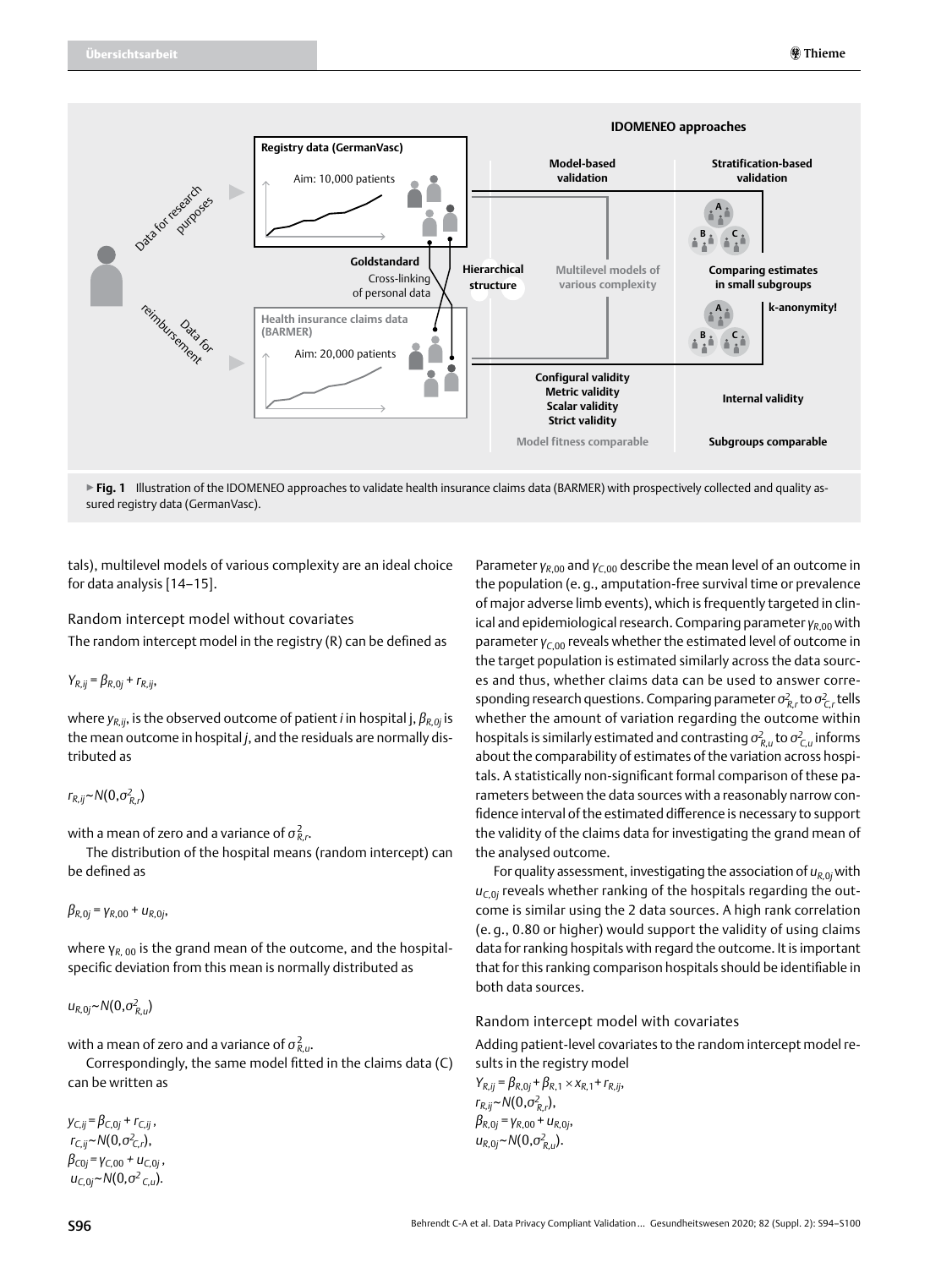and claims data model  $Y_{C,ij} = \beta_{C,0j} + \beta_{C,1} \times X_{C,1} + r_{C,ij}$ *rC,ij ~ N*(0,*σ<sup>2</sup> C,r*) ,  $\beta_{C,0j} = \gamma_{C,00} + u_{C,0j}$ , *uC,*<sup>0</sup>*<sup>j</sup> ~ N*(0,*σ<sup>2</sup> C,u*).

Compared to the random intercept model, interpretation of the parameters  $γ_{R,00}$  and  $γ_{C,00}$ ,  $σ_{R,r}^2$  and  $σ_{C,r}^2$ , as well as  $σ_{R,u}^2$  and  $σ_{C,u}^2$ changes, as they are now controlled (adjusted) for the effect of the patient-level variable *xR*,1 and *xC*,1, respectively. Thus,*γR*,00 and *γC*,00 describe grand means given a fixed value of the covariate, and variance related to the covariate is removed from  $\sigma^2_{R,r}$  and  $\sigma^2_{C,r}$ . The hospital-level variance parameters *σ<sup>2</sup> R,u* and *σ<sup>2</sup> C,u* as well as the deviations  $u_{R,0j}$  and  $u_{C,0j}$ , should be interpreted in this model as variation that is not due to differences between hospitals due to the covariate.

Particularly when several patient-level covariates are included, comparing estimates of the models based on registry and claims data reveals the trustworthiness of claims data in answering prognostic and predictive research questions (i.e., associations between covariates and outcomes) as well as in case-mix adjusted description, comparison, and ranking of hospitals for benchmarking and quality improvement.

### Model appraisal

In addition to comparing single estimates (local parameters) from models fitted to claims and registry data, classification of models as a whole is possible. Based on the literature on the cross-group invariance of measurement,[16] the following levels of validity (e. g., correspondence between model estimates from claims and registry data) can be outlined:

- **EX Configural validity** of a model from claims data is given, when it is possible to include the same covariates  $(x_1, x_2,$  etc.) in the claims data model as in the reference registry databased model.
- **Metric validity** is given, when the estimated regression coefficients (β*1*, β*2*, etc.) from the claims data display the same direction as the corresponding coefficients from the registry data with overlapping 95% confidence intervals.
- **Scalar validity** requires that the intercepts (γ) are comparable between the models from claims and registry data.
- **Strict validity** is given, when the variance parameters  $(\sigma^2)$ estimated from the claims data are identical to those estimated from the registry data.

Particularly in complex models, it is possible that some parts of the model show strong (scalar or strict) while others weak (configural or metric) validity, resulting in partial validity.

#### Extensions

Multilevel models are flexible tools, which fit to a broad range of modelling situations. If the outcome is not quantitative and/or its distribution is not normal, generalised linear mixed models can be applied. If necessary, further data levels can be added (e. g., treatment episodes nested within patients). Furthermore, complex associations can be investigated by using random slope models (where the effect of covariates may vary across hospitals), adding hospital-level covariates (e. g., number of beds) that may explain variation in the intercept and/or the slope of the outcome, and modelling (cross-level) interaction and nonlinear effects. Further extensions include using latent (not directly observed) variables and performing path analyses for investigating even more complex research questions.

## Stratification-based validation

#### Basic principles

The central presumption of the second approach is that results of descriptive or sophisticated methods in healthcare research usually focus on subgroups with comparable co-morbidities or treatments rather than single individuals. If a specific subgroup (e. g., females ≥80 years of age undergoing open surgery) in the registry data is comparable to a corresponding subgroup in the claims data in terms of their relevant co-morbidities, the measured outcomes will likely be comparable. The stratification-based validation of registry and health insurance claims data can be interpreted as a successive approximation to an individual cross-linking. In order to respect the patients' privacy, the method ought to ensure the principles of k-anonymity of the data (group wise linking)[17]. An underlying assumption is the existence of comparable subgroups in both data sources that can be matched in terms of relevant descriptive estimates (e. g., mean and standard deviation).

## Principles of k-anonymity for group wise linking in small subgroups

For this study, the patients did not give their informed consent for an individual cross-linking of their personal data collected by the GermanVasc registry to corresponding health insurance claims data. In order to still be able to process the patient data, the method ought to ensure k-anonymity [17]. This notion of privacy expresses that at least k-1 individuals can be identified with any given attributes of a record. Several approaches to achieve k-anonymity exist. For example, removing attributes that expose different values for different patients, but are not of interest for the research question at hand, can be used to remove quasi-identifiers of a record. A generalisation mechanism can be used to group, for example, the age of the patients to, e. g. ≤ 60, ≥ 61 to ≤ 70, and ≥ 71. It has been proven that the selection of an optimal k-anonymity technique is nondeterministic polynomial time (NP)-hard [18] and that even an optimal k-anonymity technique cannot prevent certain attacks [19]. For example, if all attributes of records for a quasi-identifier are of the same value, then stripping that information does not prevent an attacker from inferring it for all matching records. This homogeneity attack can be countered with a technique called l-diversity. Data is said to have the l-diversity property if the attributes are of at least l distinct values [20]. However, not every possible value is of equal distribution or entropy. For example, if a disease is occurring very often for a given set of patients, then the positive indicator is of less entropy than the negative indicator. To defend against an attacker exploiting such knowledge, the notion of t-closeness has been established. If distance of the distribution of values in the target set to the distribution of the whole table is no more than t, the data set is said to possess the t-closeness property [21].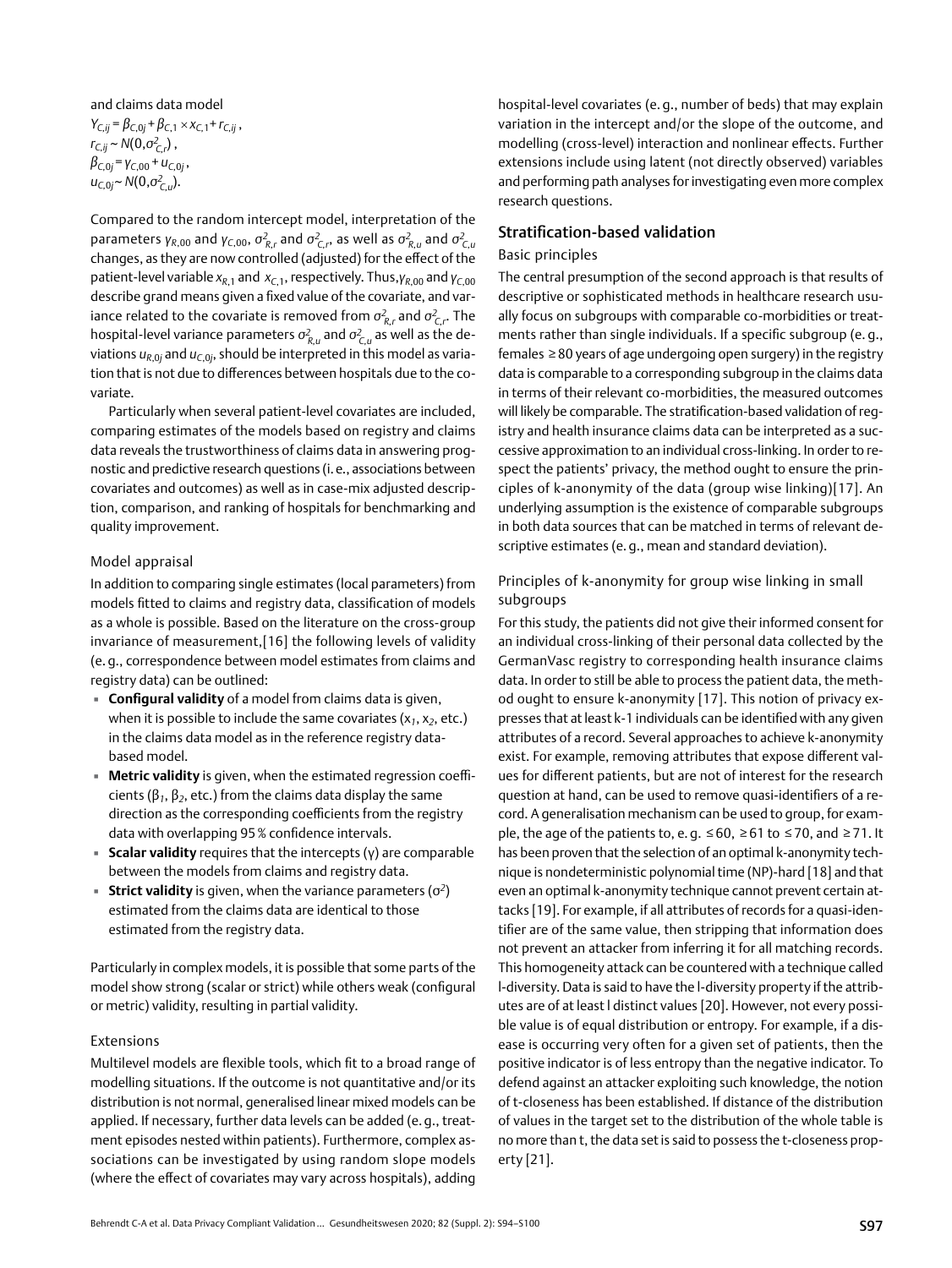Group wise linking and comparison for internal validity

In the prospectively collected registry data (R), we have a pre-defined set of p variables which were consented before [10, 22] and have q variables in the health insurance claims data (C), whereas we can transform information in variables as International Classification of Diseases (ICD) coding in several dummy variables (e. g. diabetes yes/no). We have a set of m variables which are present in both data sets m< p,q, (intersection variables e. g. age, gender, diabetes, death etc.). For further variables (e.g., treatment costs) we cannot match data. Within the m presenting variables in both data sets, we identify n, n > m relevant subgroups in the registry data: R*1*, R*2*, …, R*n* (e. g., R*1*: females undergoing bypass surgery in the registry data) and n corresponding subgroups in the health insurance claims data C*1*, C*2*, …, C*n* (e.g., C*1*: females undergoing bypass surgery in the BARMER cohort). Obviously, subgroups R*<sup>i</sup>* and C*<sup>i</sup>*  $(i = 1, 2, ..., n)$  are not identical, neither their crude sample size, nor their composition, because not every female patient in the registry is insured by BARMER and not every vascular centre in Germany is recruiting for the registry, but we assume that  $\mathsf{R}_i$  and  $\mathsf{C}_i$  are more like each other than to other subgroups. We link the subgroups group wise R*1*-C*1*, R*2*-C*2*, …, R*n*-C*n* due to protection of k-anonymity. We suppose that if these linked subgroups have high similarity regarding their co-morbidity rates as measured by Elixhauser comorbidity groups, [23, 24] we could see a higher similarity in their outcomes than to other subgroups (variance between groups smaller or as small as variance within groups). If we consider registry data is the gold standard, increasing similarity of the linked subgroups in the 2 different data sets suggests increasing internal validity.

## **Discussion**

Adding to the methodological foundations of the validation of health insurance claims data may contribute to a more efficient utilisation of this valuable resource for health services research and quality improvement. In times of increased workload in medical care, physicians and nurses often decline additional documentation requirements emphasising the need to utilise data already collected for reimbursement or management of medical care provided to the patients. If health insurance claims data contain valid information regarding co-morbidities and quality indicators, research and quality improvement registries may be run with less effort by adding complementary information from these resources instead.

Recently, 2 comprehensive reforms of the European Union regulatory framework with major impact on real-world evidence have been implemented. On the one side, the GDPR aims to modernise data protection and privacy in times of big data techniques and significantly strengthens informed consent of the data subjects [5, 25]. On the other side, a new Medical Device Regulation promotes the utilisation of available real-world data for market access and surveillance of medical devices what actually affects a wide spectrum of multidisciplinary vascular medicine. This extensive development of Union law encourages an ongoing controversy regarding real-world data complementing evidence from randomised and controlled trials (RCT) [26, 27]. Despite their potential, there are important risks associated to the use of real-world data [3]. Most importantly, the value of registry-based and claims-based re-

search and quality improvement depends on its validity [28]. This apparent assumption leads to the question if data from health insurance claims can be stated valid for research or quality improvement purposes. To the best of our knowledge, there is no commonly-accepted international standard on how to validate these data. This is mainly due to differences in coding classifications and reimbursement systems. Furthermore, it is caused by the paucity of appropriate data sources to compare claims data with. Even the validity of data from well-designed prospective registries remains unknown until it has been validated itself. The question arises what data can be considered as real-world and there is no simple answer. Several research groups such as the working group for the collection and utilisation of secondary data (AGENS) of the German society for social medicine and prevention (DGSMP) and the German society for epidemiology (DGEPI) are currently evaluating suitable methods to validate health insurance claims data. Although it is usually recognised as gold standard to match patient files or registry data to claims data, several aspects limit this approach. Firstly, to ensure the lawfulness of any processing of personal data in terms of record linkage, an explicit informed consent by the data subject is necessary until no other legal justification exists. This, however, requires a great deal of effort and costs and potentially introduces harms of individual privacy [5,17,25]. Secondly, the reference data (e. g., registry data) must have enough internal and external validity to be suitable for validation purposes. Especially the completeness of data and possible missing data remain an important problem of registries limiting their scientific value. Against this backdrop, the completeness of follow-up visits in registries remains a critical issue. To encounter these challenges, the data quality assurance of the GermanVasc registry data is implemented by various measures including random-sample and risk-based independent site visits [11]. Strongly related to the aspect of internal validation, the question arises if registry data and health insurance claims data cover the same target population. There is probably a significant selection bias that should be further illuminated to pounder the value of both data sources for research and quality improvement. The items defined by the data dictionary of a registry probably differs from the ICD codes used to identify PAD patients in health insurance claims. It is well-known that PAD patients differ in their risk profiles among the different stages of disease and from other patient populations. By comparing these risk profiles and clusters of comorbidities, the approach aims to examine this aspect. Thirdly, it seems impossible to examine the validity of all different aspects of health insurance claims data. These rapidly growing data sources involve not only inhomogeneous data collected during hospitalisations but also on medication prescriptions, outpatient treatments, and others. Thus, it will never be justified to state validity of health insurance claims data in general. Validation projects can only prove enough validity of data concerning a specific context including the defined target population. Lastly, this study is limited to the data from the second largest health insurance company from Germany covering approximately 13% of Germany's population. In Germany, approximately 73 million inhabitants (87%) are insured by 110 statutory health insurance companies and additional 9 million inhabitants (11%) are insured by 50 private insurance companies (data for 2017/2018). However,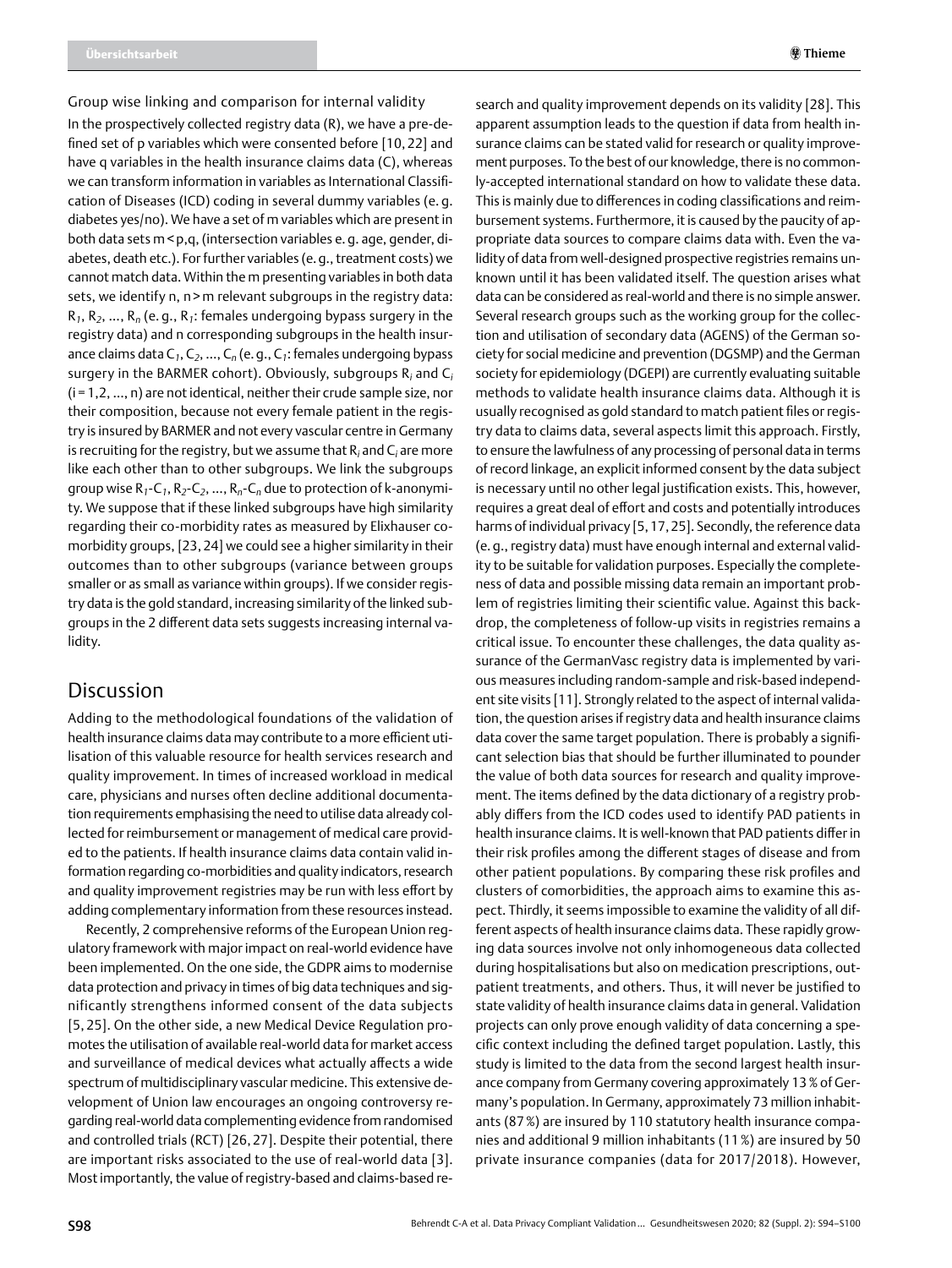standardization methods can help to generalize results from single insurance providers to the German target population.

Although PAD is widely distributed and causes a significant burden in modern healthcare systems, approximately 50% of all recommendations in practical guidelines are based on consensus of experts due to lacking high quality studies. To develop data privacy compliant validation methods can help to complement the insufficient knowledge-base especially in fields of medical care where evidence from RCTs remain uncommon. There is a good case to believe that these sources of real-world data will be of increasing importance in the future and there is already a strong interest to use health insurance claims data in a further development of pragmatic trials [2]. Cross-disciplinary consortia involving healthcare researchers, statisticians, computer scientists, and jurists can help to develop suitable and feasible methods and technical infrastructures following the privacy by design principles. The IDOMENEO-approach aims to contribute to this endeavour by providing insights on how and to what extent claims data can be utilised for research and quality improvement in vascular medical care.

# Conclusions

The utilisation of health insurance claims data in health care research and quality improvement will increase in the future emphasising the need to validate these data. The European Union data protection regulations complicate direct crosslinking of personal data without legal justification or informed consent. The IDOME-NEO study aims to prospectively collect registry and claims data and to develop methods for a data privacy compliant validation.

# Funding

The IDOMENEO study is funded by the German Joint Federal Committee (Gemeinsamer Bundesausschuss, G-BA) (01VSF16008) and the GermanVasc registry is co-funded by the German Stifterverband as well as by the CORONA foundation (S199/10061/2015).

## Ethics

The GermanVasc registry trial complies with the Helsinki Declaration 2013. The primary ethics approval was granted by the Hamburg Medical Chamber Ethics Committee (PV5691, January 2018) and the approval was confirmed by the local ethics committees. An insurance contract was concluded for the 10,000 patients included in this registry trial. All technical and conceptual measures, and the access to the anonymised BARMER health insurance claims data is in accordance with European Union and German regulations.

## Conflicts of interest

The authors declare no conflicts of interest.

### References

- [1] Quinn K. After the revolution: DRGs at age 30. Ann Intern Med 2014; 160: 426–429. doi:10.7326/M13-2115
- [2] Choudhry NK, Randomized, Controlled Trials in Health Insurance Systems. N Engl J Med 2017; 377: 957–964. doi:10.1056/NEJMra1510058
- [3] Behrendt CA, Debus ES, Mani K et al. The Strengths and Limitations of Claims Based Research in Countries With Fee for Service Reimbursement. Eur J Vasc Endovasc Surg 2018, doi:10.1016/j.ejvs.2018.06.001
- [4] Behrendt CA, Heidemann F, Riess HC et al. Registry and health insurance claims data in vascular research and quality improvement. Vasa 2017; 46: 11–15. doi:10.1024/0301-1526/a000589
- [5] Behrendt CA, Joassart Ir A, Debus ES et al. The Challenge of Data Privacy Compliant Registry Based Research. Eur J Vasc Endovasc Surg 2018; 55: 601–602. doi:10.1016/j.ejvs.2018.02.018
- [6] Behrendt C-A, Pridöhl H, Schaar K et al. Klinische Register im 21. Jahrhundert – Ein Spagat zwischen Datenschutz und Machbarkeit? Chirurg 2017
- [7] Behrendt CA, Riess H, Harter M et al. Guideline recommendations and quality indicators for invasive treatment of peripheral arterial disease in Germany: The IDOMENEO study for quality improvement and research in vascular medicine. Bundesgesundheitsblatt Gesundheitsforschung Gesundheitsschutz 2018; 61: 218–223. doi:10.1007/ s00103-017-2676-9
- [8] Behrendt CA, Härter M, Kriston L et al. IDOMENEO Ist die Versorgungsrealität in der Gefäßmedizin Leitlinien- und Versorgungsgerecht? Gefässchirurgie 2017; 22: 41–47. doi:10.1007/s00772-016- 0234-7
- [9] DeStatis SB. Krankenhausdiagnosestatistik. In URL: [https://www.](http://https://www.gbe-bund.de/) [gbe-bund.de/](http://https://www.gbe-bund.de/) Statistisches Bundesamt DeStatis: Gesundheitsberichterstattung des Bundes. 2014
- [10] Riess HC, Debus ES, Schwaneberg T et al. Indicators of outcome quality in peripheral arterial disease revascularisations – a Delphi expert consensus. Vasa 2018, doi:10.1024/0301-1526/a000720: 1–7.
- [11] Debus ES, Kriston L, Schwaneberg T et al. Rationale and methods of the IDOMENEO health outcomes of the peripheral arterial disease revascularisation study in the GermanVasc registry. Vasa 2018, doi:10.1024/0301-1526/a000730: 1–7. doi:10.1024/0301-1526/ a000730
- [12] Behrendt CA, Tsilimparis N, Diener H et al. Einführung des German-Vasc. Gefässchirurgie 2014; 19: 403–411. doi:10.1007/s00772-014- 1351-9
- [13] Messick S. Standards of Validity and the Validity of Standards in Performance Assessment. Educational Measurement: Issues and Practice 2005; 14: 5–8. doi:10.1111/j.1745-3992.1995.tb00881.x
- [14] Farin E. Die Anwendung Hierarchischer Linearer Modelle für Einrichtungsvergleiche in der Qualitätssicherung und Rehabilitationsforschung. Die Rehabilitation 2005; 44: 157–164. doi:10.1055/s-2004-834785
- [15] Wirtz M. Die Mehrebenenanalyse als Verfahren zur Analyse rehabilitationswissenschaftlicher Forschungsfragen. Die Rehabilitation 2018, doi:10.1055/s-0043-124334
- [16] Steenkamp J, Benedict EM, Baumgartner H. Assessing Measurement Invariance in Cross-National Consumer Research. Journal of Consumer Research 1998; 25: 78–107. doi:10.1086/209528
- [17] Sweeney L. k-ANONYMITY: A MODEL FOR PROTECTING PRIVACY. International Journal of Uncertainty, Fuzziness and Knowledge-Based Systems 2002; 10: 557–570. doi:10.1142/s0218488502001648
- [18] Meyerson A, Williams R. On the complexity of optimal K-anonymity. Proceedings of the twenty-third ACM SIGMOD-SIGACT-SIGART symposium on Principles of database systems – PODS '04 2004